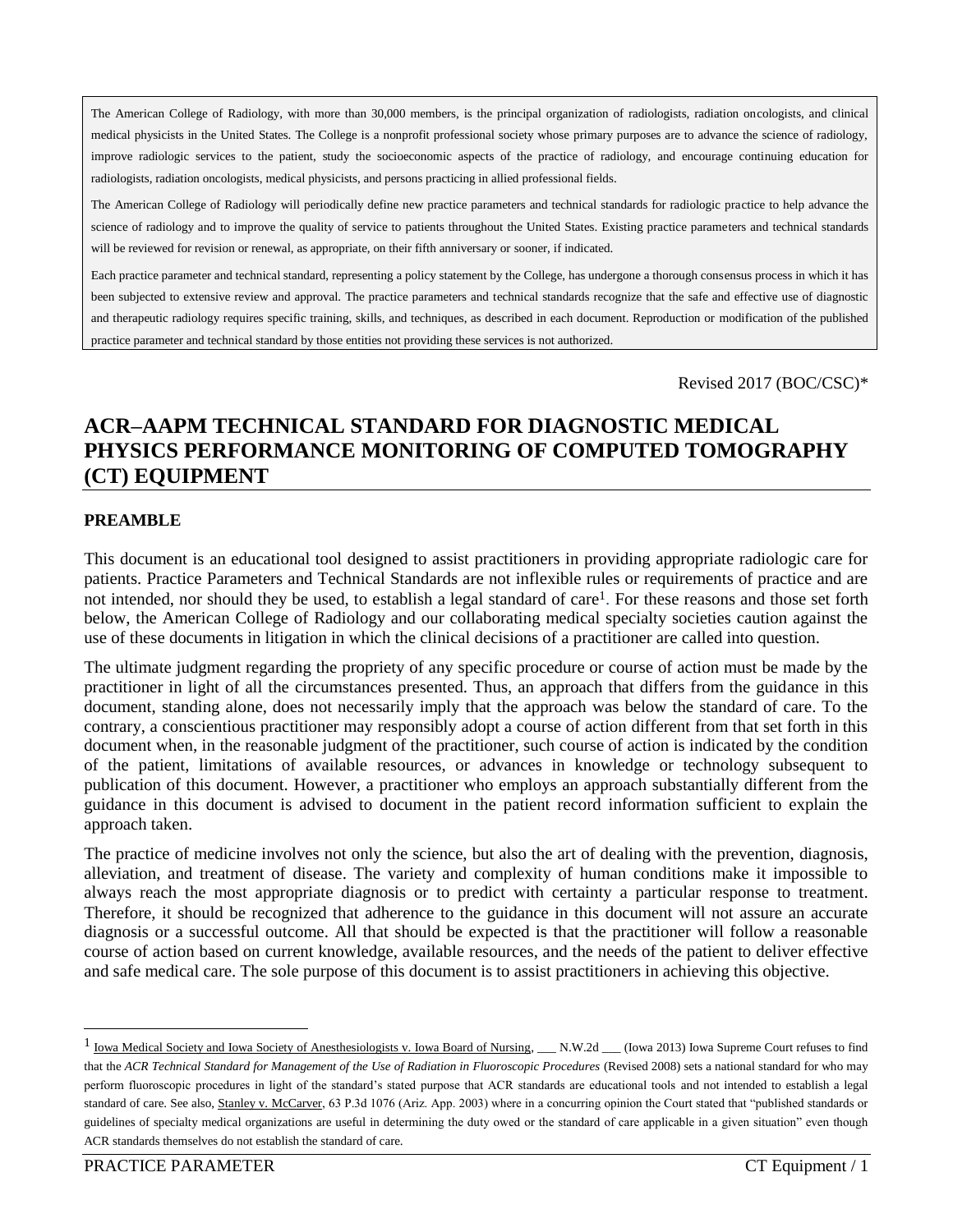# **I. INTRODUCTION**

This technical standard was revised collaboratively by the American College of Radiology (ACR) and the American Association of Physicists in Medicine (AAPM).

The performance of all computed tomography (CT) equipment, whether it is part of a hybrid system (eg, positron emission tomography [PET/CT] or single-photon emission computed tomography [SPECT/CT]) or is a standalone system, must be evaluated upon installation to verify that it complies with manufacturer specifications and federal and local regulations and must be monitored periodically, the frequency depending on the complexity of the equipment.

Monitoring should be done at least annually or more often if required by state or local regulatory agencies, by a Qualified Medical Physicist to ensure that the equipment is functioning properly and that patients are not exposed to unnecessary radiation dose. Additional or more frequent monitoring may be necessary after repair or service (see [section III.B.2\)](#page-3-0) that might change the performance of the equipment, the image quality, or the radiation exposure to patients or personnel.

Although it is not possible to consider all possible variations of equipment performance to be monitored, adherence to this technical standard will assist in optimizing image quality and patient radiation dose [\[1-5\]](#page-6-0). Key points to consider are performance characteristics to be monitored, patient radiation dose, qualifications of personnel, and follow-up procedures.

The goals are to produce optimal-quality diagnostic images at an appropriate dose consistent with the clinical use of the equipment and the information requirement of the examination and to establish performance standards.

## **II. QUALIFICATIONS AND RESPONSIBILITIES OF PERSONNEL**

A Qualified Medical Physicist must carry out acceptance testing and monitoring of CT equipment.

A Qualified Medical Physicist is an individual who is competent to practice independently in one or more of the subfields in medical physics. The American College of Radiology (ACR) considers certification, continuing education, and experience in the appropriate subfield(s) to demonstrate that an individual is competent to practice in one or more of the subfields in medical physics and to be a Qualified Medical Physicist. The ACR strongly recommends that the individual be certified in the appropriate subfield(s) by the American Board of Radiology (ABR), the Canadian College of Physics in Medicine, or the American Board of Medical Physics (ABMP).

A Qualified Medical Physicist should meet the ACR Practice Parameter [for Continuing Medical Education](http://www.acr.org/~/media/FBCDC94E0E25448DAD5EE9147370A8D1.pdf)  [\(CME\).](http://www.acr.org/~/media/FBCDC94E0E25448DAD5EE9147370A8D1.pdf) (ACR Resolution 17, adopted in 1996 – revised in 2012, Resolution 42) [\[6\]](#page-6-1)

The appropriate subfield of medical physics for this technical standard is Diagnostic Medical Physics (including medical physics, certification categories of Radiological Physics, Diagnostic Radiological Physics, or Diagnostic Imaging Physics).

A Qualified Medical Physicist must be responsible for acceptance testing, routine performance evaluation, and providing support and consultation regarding the optimization of dose and image quality on the equipment. Understanding the relationship between image quality and patient radiation dose is essential for proper medical physics support.

The Qualified Medical Physicist must be familiar with:

- 1. Principles of imaging physics and of radiation protection.
- 2. The guidelines and recommendations of widely recognized authoritative bodies (such as the AAPM, and the National Council on Radiation Protection and Measurements [NCRP]).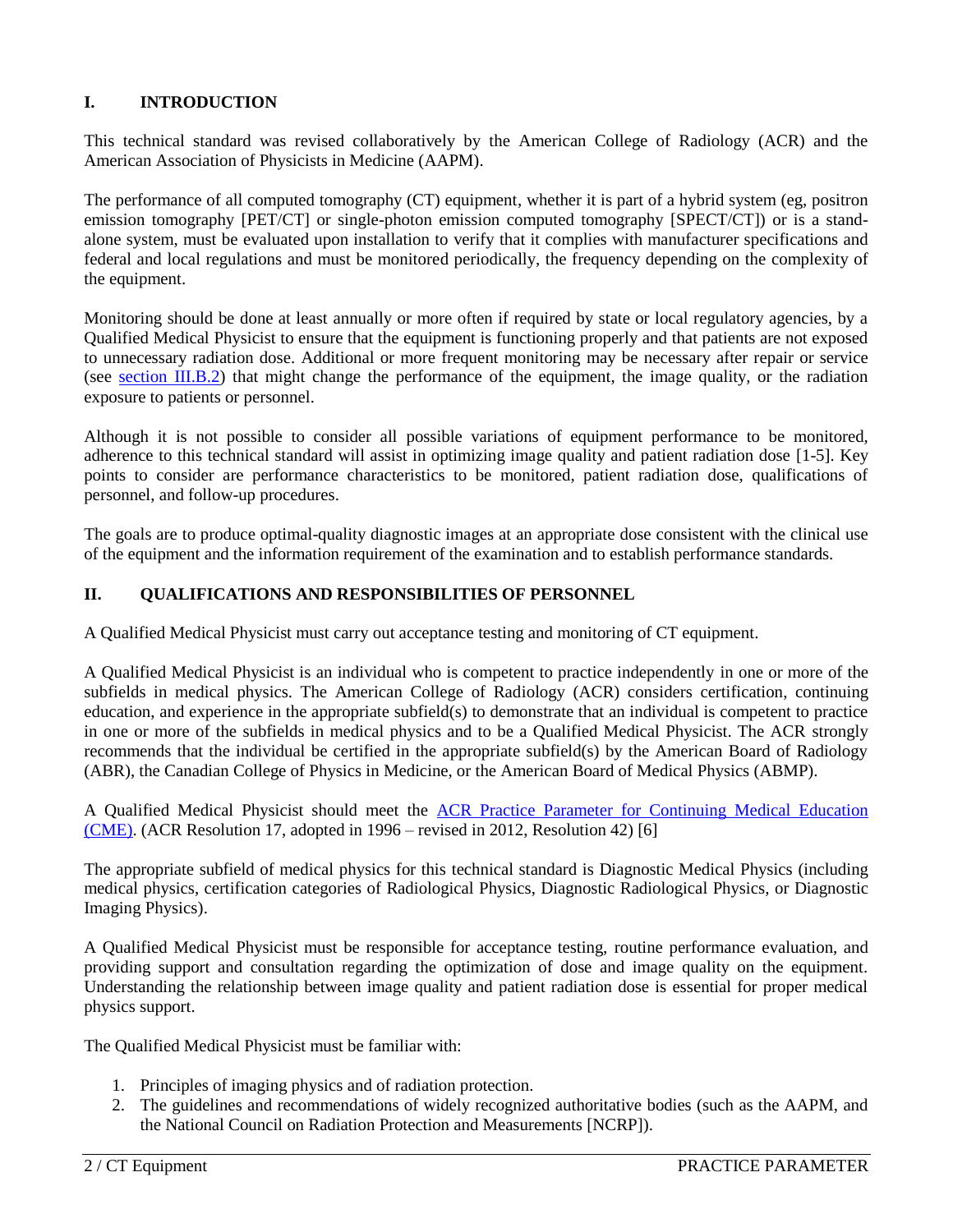- 3. Laws and regulations pertaining to the performance of the equipment being tested.
- 4. The function, clinical uses, and performance specifications of the imaging equipment.
- 5. Calibration processes and limitations of the instruments used for testing performance.

The Qualified Medical Physicist is responsible for the test protocols, the test methods and the acceptability criteria. The Qualified Medical Physicist may be assisted by properly trained individuals in obtaining data in accordance with applicable regulations. These individuals must be properly trained and approved by the Qualified Medical Physicist in the techniques of performing tests, the function and limitations of the imaging equipment and test instruments, the reason for the tests, and the importance of the test results. The assisting individual must be under the direct supervision<sup>2</sup> of the Qualified Medical Physicist during initial and annual surveys. The Qualified Medical Physicist is responsible for all surveys and must review, interpret, and approve all data as well as provide a signed report with conclusions [\[7\]](#page-6-2).

# **III. PERFORMANCE CHARACTERISTICS TO BE MONITORED**

The monitoring of performance characteristics of CT equipment [\[1](#page-6-0)[,5](#page-6-3)[,8](#page-6-4)[,9\]](#page-6-5) must be evaluated as described below and in accordance with federal, state, or local regulations.

A. Acceptance Testing

Prior to initial physics testing, electrical safety and digital image communication must be verified by appropriate personnel.

Initial performance testing of imaging equipment must be performed by a Qualified Medical Physicist and should be completed before clinical use.

Acceptance tests must include:

- 1. Compliance with local regulatory requirements
- 2. Compliance with special contractual terms
- 3. Compliance with manufacturer's specifications
- 4. Evaluation of radiation shielding
- 5. Tests performed during the annual performance evaluation
- B. Performance Evaluation
	- 1. Equipment performance and patient dosimetry must be evaluated for each CT system at least annually. This evaluation, at a minimum, must include the following as applicable to the design of the CT scanner:
		- a. Alignment light accuracy
		- b. Image localization from scanned projection radiograph (localization image)
		- c. Table travel accuracy
		- d. Radiation beam width (collimation)
		- e. Image quality
			- i. High-contrast (spatial) resolution
			- ii. Low-contrast sensitivity and resolution
			- iii. Image uniformity
			- iv. Noise
			- v. Artifact evaluation
		- f. CT number accuracy
		- g. Acquisition workstation display

 $\overline{a}$ 

 $<sup>2</sup>$  For the purpose of this standard, direct supervision means that the Qualified Medical Physicist must be present and immediately available to furnish</sup> assistance and direction throughout the performance of the survey. It does not mean that the Qualified Medical Physicist must be present in the room where the procedure is performed.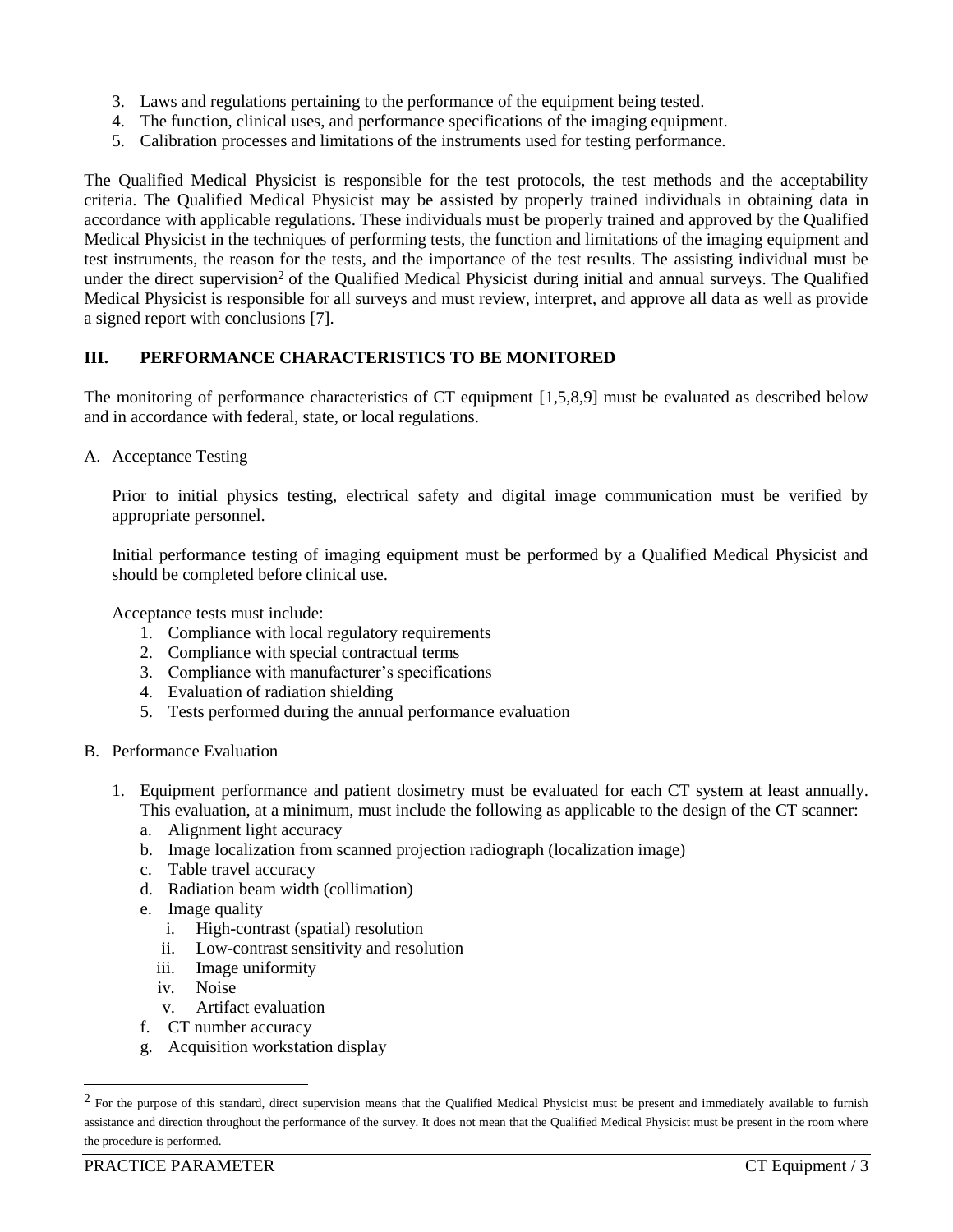- h. Radiation output or dosimetry [\[8](#page-6-4)[,10\]](#page-6-6)
	- i. Measurement of radiation output of  $CT$  scanner  $(CT$  dose index  $[CTDI<sub>vol</sub>]$  or other metric accepted by a nationally recognized organization)
	- ii. Measurement of doses for verification of scanner performance and to allow for calculation of dosimetric quantities relevant to patient examination estimates
	- iii. Comparison of calculated values to scanner-reported values. These comparisons should include both 16-cm and 32-cm dosimetry phantoms, as appropriate for the CT system and for use with the indicated protocols.
- i. Limited protocol review
	- i. The Qualified Medical Physicist must review a selection of the most commonly used protocols. These should include head and abdomen protocols for adult and pediatric patients as applicable to the facility's practice. In addition, facility protocols for very high-dose procedures (eg, brain perfusion) should be reviewed [\[11-13\]](#page-6-7).
	- ii. The key elements associated with image quality and patient dose should be reviewed. These should include, but are not limited to [\[2](#page-6-8)[,14-16\]](#page-6-9).
		- $\bullet$  kVp
		- $\bullet$  mA
		- Rotation time
		- Detector configuration
		- Pitch
		- Reconstructed image thickness
		- Appropriate use of automated settings, such as tube current modulation, kVp selection, and image reconstruction parameters
		- Accuracy of indicated CTDI<sub>vol</sub>
		- When possible, CTDI<sub>vol</sub> should be compared to established reference values
- j. Safety evaluation
- k. Visual inspection
	- i. Workload assessment
	- ii. Scatter and stray radiation measurements (if workload and other related parameters have changed since acceptance testing)
	- iii. Audible/visual signals
	- iv. Posting requirements
- l. Other tests as required by state or local regulations
- <span id="page-3-0"></span>2. Monitoring required after replacement or repair of a major component

If a major component is replaced or repaired, a Qualified Medical Physicist should, in a timely manner, evaluate the need for performance testing of the CT scanner. The scope of the evaluation should be determined by the Qualified Medical Physicist based on the type of component that was replaced or repaired. Major repairs that should involve participation or oversight by the Qualified Medical Physicist include X-ray tube replacement, high voltage generator replacement, detector assembly replacement, mA/kV modulation installation, and significant software upgrade [\[17\]](#page-6-10).

C. Quality Control Program

A continuous quality control (QC) program must be established for all CT systems with the assistance of a Qualified Medical Physicist. The Qualified Medical Physicist should determine tolerances in conjunction with manufacturer specifications, the frequency of each test, and who should perform each test based on the facility and CT usage. An on-site radiologic technologist should be identified to be responsible for conducting routine QC.

The QC program should minimally include the following:

1. Water CT number accuracy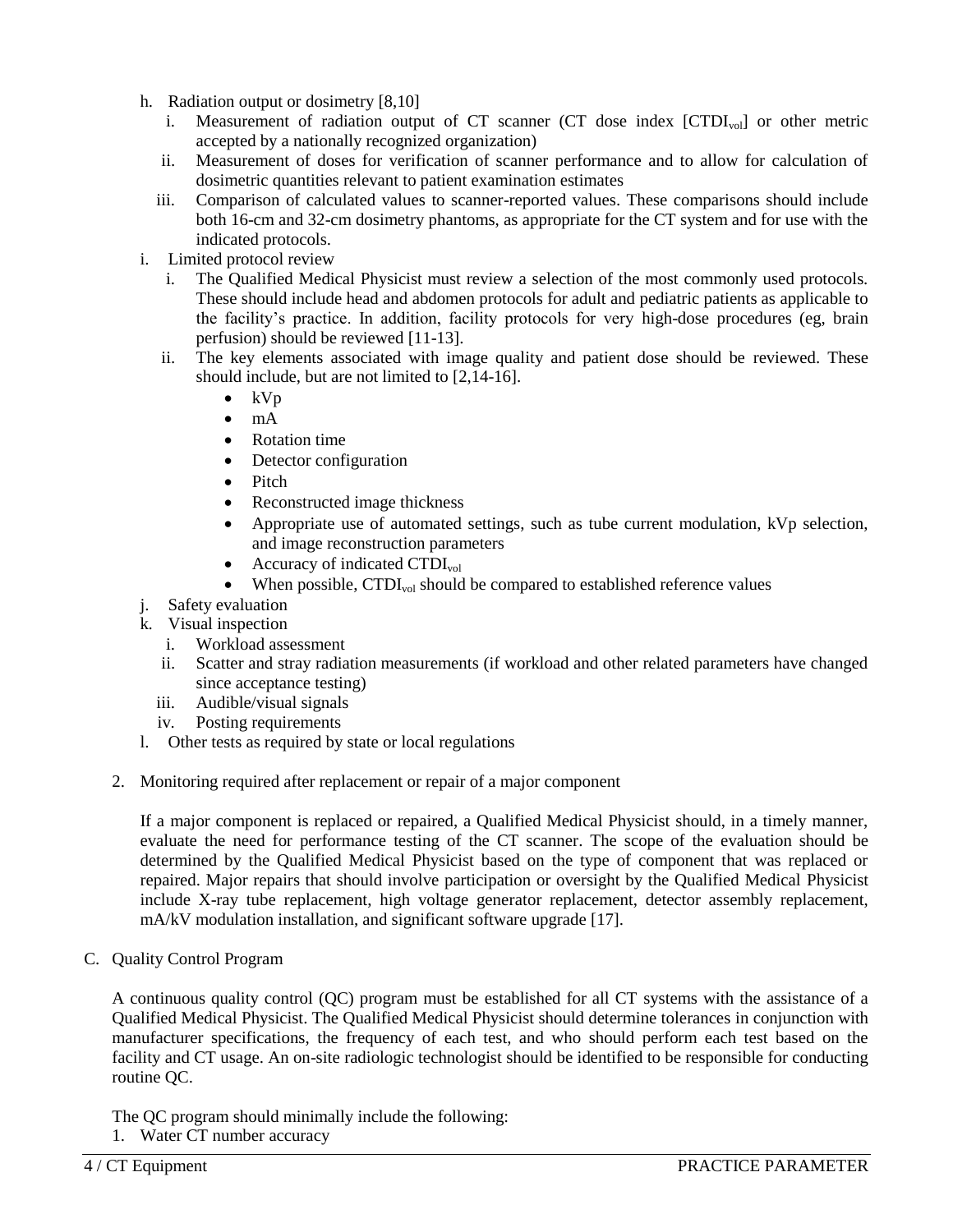- 2. Noise (CT number standard deviation)
- 3. Artifact evaluation
- 4. Display devices
	- a. Acquisition work station
	- b. Hard-copy display unit(s), if used for patient images
- 5. Visual checklist

The results of the QC program must be monitored at least annually by the Qualified Medical Physicist. If measured values of QC parameters fall outside the established tolerances, the QC technologist should consult with the Qualified Medical Physicist. The Qualified Medical Physicist should recommend or, when appropriate, initiate investigative or corrective actions. A Qualified Medical Physicist should be available to assist in prescribing corrective actions for unresolved problems.

D. Written Survey Reports and Follow-up Procedures

The Qualified Medical Physicist must provide a written report of the findings of acceptance testing and performance evaluation to the professional(s) in charge of obtaining or providing necessary service to the equipment and, if appropriate, to the responsible physician(s). Written reports must be provided in a timely manner consistent with the importance of any adverse findings.

If appropriate, the Qualified Medical Physicist should notify the facility to initiate the required service. The facility must complete corrective actions in a timely manner consistent with the importance of any adverse findings. The facility should retain service reports from competent service personnel as verification that the issue(s) were appropriately resolved. The reports may be reviewed by a Qualified Medical Physicist to confirm that the equipment is performing in a safe and acceptable fashion after the required service is performed or as required by federal, state, or local regulations.

If use of the equipment would pose a danger to life or health or potentially result in erroneous clinical findings, the Qualified Medical Physicist in collaboration with the facility's Radiation Safety Officer and interpreting physician must take immediate action to either prevent equipment use or to indicate in writing what limited studies can be performed safely using the equipment until the hazard is addressed.

## **IV. RADIATION SAFETY IN IMAGING**

Radiologists, medical physicists, registered radiologist assistants, radiologic technologists, and all supervising physicians have a responsibility for safety in the workplace by keeping radiation exposure to staff, and to society as a whole, "as low as reasonably achievable" (ALARA) and to assure that radiation doses to individual patients are appropriate, taking into account the possible risk from radiation exposure and the diagnostic image quality necessary to achieve the clinical objective. All personnel that work with ionizing radiation must understand the key principles of occupational and public radiation protection (justification, optimization of protection and application of dose limits) and the principles of proper management of radiation dose to patients (justification, optimization and the use of dose reference levels) [http://www](http://www-pub.iaea.org/MTCD/Publications/PDF/Pub1578_web-57265295.pdf)[pub.iaea.org/MTCD/Publications/PDF/Pub1578\\_web-57265295.pdf.](http://www-pub.iaea.org/MTCD/Publications/PDF/Pub1578_web-57265295.pdf)

Nationally developed guidelines, such as the ACR's [Appropriateness Criteria,](http://www.acr.org/Quality-Safety/Appropriateness-Criteria) should be used to help choose the most appropriate imaging procedures to prevent unwarranted radiation exposure.

Facilities should have and adhere to policies and procedures that require varying ionizing radiation examination protocols (plain radiography, fluoroscopy, interventional radiology, CT) to take into account patient body habitus (such as patient dimensions, weight, or body mass index) to optimize the relationship between minimal radiation dose and adequate image quality. Automated dose reduction technologies available on imaging equipment should be used whenever appropriate. If such technology is not available, appropriate manual techniques should be used.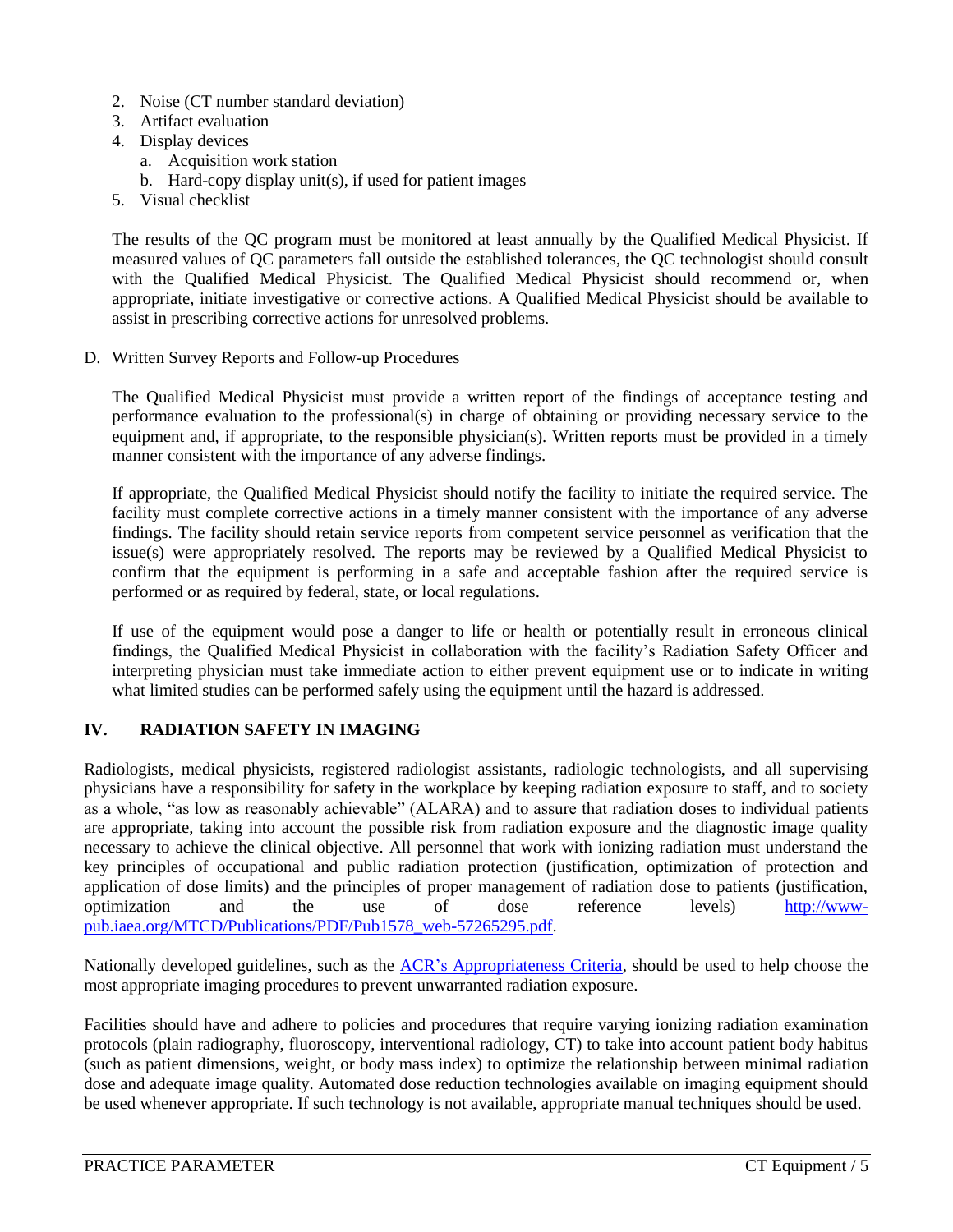Additional information regarding patient radiation safety in imaging is available at the Image Gently<sup>®</sup> for children [\(www.imagegently.org\)](http://www.imagegently.org/) and Image Wisely<sup>®</sup> for adults [\(www.imagewisely.org\)](http://www.imagewisely.org/) websites. These advocacy and awareness campaigns provide free educational materials for all stakeholders involved in imaging (patients, technologists, referring providers, medical physicists, and radiologists).

Radiation exposures or other dose indices should be measured and patient radiation dose estimated for representative examinations and types of patients by a Qualified Medical Physicist in accordance with the applicable ACR technical standards. Regular auditing of patient dose indices should be performed by comparing the facility's dose information with national benchmarks, such as the ACR Dose Index Registry, the NCRP Report No. 172, Reference Levels and Achievable Doses in Medical and Dental Imaging: Recommendations for the United States or the Conference of Radiation Control Program Director's National Evaluation of X-ray Trends. (ACR Resolution 17 adopted in 2006 – revised in 2009, 2013, Resolution 52).

The Qualified Medical Physicist should assist facilities in understanding and developing policies and procedures to minimize risks to patients, personnel, and medical staff from CT procedures. The Qualified Medical Physicist should assist the Radiation Safety Officer in evaluating the radiation risks to occupationally exposed individuals as well as members of the public who may be affected by the CT equipment, which can include radiation shielding calculation and evaluation.

## **ACKNOWLEDGEMENTS**

This technical standard was revised according to the process described under the heading *The Process for Developing ACR Practice Parameters and Technical Standards* on the ACR website [\(http://www.acr.org/guidelines\)](http://www.acr.org/guidelines) by the Committee on Practice Parameters and Technical Standards – Medical Physics of the ACR Commission on Medical Physics in collaboration with the AAPM.

Collaborative Committee – members represent their societies in the initial and final revision of this technical standard

ACR AAPM

Maxwell R. Amurao, PhD, MBA, Co-Chair Jessica B. Clements, MS Douglas E. Pfeiffer, MS, FACR, FAAPM, Co-Chair Tyler S. Fisher, MS Mary Ann Keenan, DMP Michael F. Tkacik, MS

Committee on Practice Parameters and Technical Standards – Medical Physics (ACR Committee responsible for sponsoring the draft through the process)

Maxwell R. Amurao, PhD, MBA, Chair Lijun Ma, PhD, FAAPM Charles M. Able, MS Jonathon A. Nye, PhD Ishtiaq H. Bercha, MSc **Matthew A. Pacella, MS, FACR** Caridad Borrás, DSc, FACR, FAAPM, FIOMP William Pavlicek, PhD<br>Chee-Wai Cheng, PhD, FAAPM Douglas E. Pfeiffer, MS William R. Geiser, MS Premavathy Rassiah, PhD Mary Ann Keenan, DMP Thomas G. Ruckdeschel, MS Ralph P. Lieto, MS, FACR, FAAPM Christopher J. Watchman, PhD

Douglas E. Pfeiffer, MS, FACR, FAAPM

Richard A. Geise, PhD, FACR, FAAPM, Chair, Commission on Medical Physics Jacqueline A. Bello, MD, FACR, Chair, Commission on Quality and Safety Matthew S. Pollack, MD, FACR, Chair, Committee on Practice Parameters and Technical Standards

Comments Reconciliation Committee Beth A. Schueler, PhD, FACR, FAAPM, Chair Mary Ann Keenan, DMP Amy L. Kotsenas, MD, Co-Chair Douglas E. Pfeiffer, MS, FACR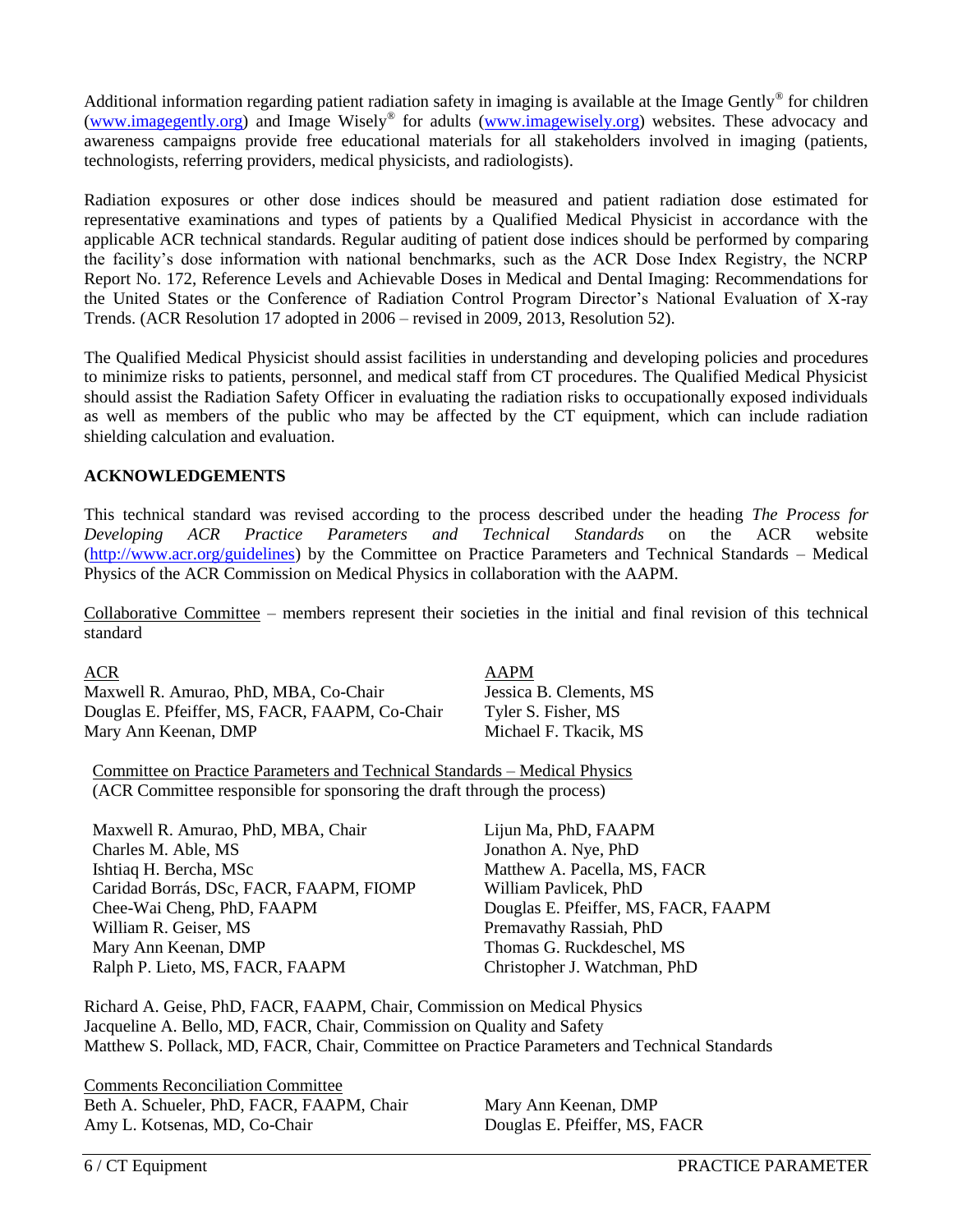Comments Reconciliation Committee Maxwell R. Amurao, PhD, MBA Matthew S. Pollack, MD, FACR Jacqueline A. Bello, MD, FACR William F. Sensakovic, PhD Jessica B. Clements, MS Timothy L. Swan, MD, FACR, FSIR Tyler S. Fisher, MS Michael F. Tkacik, MS Richard A. Geise, PhD, FACR, FAAPM Roland Wong, ScM William T. Herrington, MD, FACR

#### **REFERENCES**

- <span id="page-6-0"></span>1. AAPM. *Specification and Acceptance Testing of Computed Tomography Scanners.* College Park, Md: American Association of Physicists in Medicine; 1993. Task Group 39.
- <span id="page-6-8"></span>2. Mahesh M. *The Basics - Technology, Image Quality and Radiation Dose*. Philadelphia, PA: Lippincott Williams & Wilkins; 2009.
- 3. McCollough CH, Zink FE. Performance evaluation of a multi-slice CT system. *Med Phys* 1999; 26:2223- 2230.
- 4. Morin RL, Gerber TC, McCollough CH. Physics and dosimetry in computed tomography. *Cardiol Clin* 2003; 21:515-520.
- <span id="page-6-3"></span>5. Seeram E. *Physical Principles, Clinical Applications and Quality Control*. Philadelphia, PA: W.B. Saunders; 2009.
- <span id="page-6-1"></span>6. American College of Radiology. ACR Practice Parameter for Continuing Medical Education (CME). [http://www.acr.org/~/media/FBCDC94E0E25448DAD5EE9147370A8D1.pdf.](http://www.acr.org/~/media/FBCDC94E0E25448DAD5EE9147370A8D1.pdf) Accessed December 2, 2015.
- <span id="page-6-2"></span>7. Seibert JA, Clements JB, Halvorsen PH, et al. AAPM Medical Physics Practice Guideline 3.a: Levels of supervision for medical physicists in clinical training. *J Appl Clin Med Phys* 2015; 16:5291.
- <span id="page-6-4"></span>8. AAPM. *The Measurement, Reporting and Management of Radiation Dose in CT.* College Park, Md: American Association of Physicists in Medicine; 2008. Task Group Report 96.
- <span id="page-6-5"></span>9. McCollough CH, Bruesewitz MR, McNitt-Gray MF, et al. The phantom portion of the American College of Radiology (ACR) computed tomography (CT) accreditation program: practical tips, artifact examples, and pitfalls to avoid. *Med Phys* 2004; 31:2423-2442.
- <span id="page-6-6"></span>10. AAPM. *Size-Specific Dose Estimates (SSDE) in Pediatric and the Adult Body CT Examination.* College Park, Md: American Association of Physicists in Medicine; 2011. Task Group Report 204.
- <span id="page-6-7"></span>11. Huda W, Mettler FA. Volume CT dose index and dose-length product displayed during CT: what good are they? *Radiology* 2011; 258:236-242.
- 12. McCollough CH, Leng S, Yu L, Cody DD, Boone JM, McNitt-Gray MF. CT dose index and patient dose: they are not the same thing. *Radiology* 2011; 259:311-316.
- 13. Singh S, Kalra MK, Thrall JH, Mahesh M. CT radiation dose reduction by modifying primary factors. *J Am Coll Radiol* 2011; 8:369-372.
- <span id="page-6-9"></span>14. McCollough CH, Bruesewitz MR, Kofler JM, Jr. CT dose reduction and dose management tools: overview of available options. *Radiographics* 2006; 26:503-512.
- 15. Strauss KJ, Goske MJ, Kaste SC, et al. Image gently: Ten steps you can take to optimize image quality and lower CT dose for pediatric patients. *AJR Am J Roentgenol* 2010; 194:868-873.
- 16. Cody DD, Fisher TS, Gress DA, et al. AAPM medical physics practice guideline 1.a: CT protocol management and review practice guideline. *J Appl Clin Med Phys* 2013; 14:3-12.
- <span id="page-6-10"></span>17. American College of Radiology. CT quality control manual (FAQs). Available at: [http://www.acraccreditation.org/How-To/General-Accreditation-FAQ.](http://www.acraccreditation.org/How-To/General-Accreditation-FAQ) Accessed April 27, 2016.

\*Practice parameters and technical standards are published annually with an effective date of October 1 in the year in which amended, revised or approved by the ACR Council. For practice parameters and technical standards published before 1999, the effective date was January 1 following the year in which the practice parameter or technical standard was amended, revised, or approved by the ACR Council.